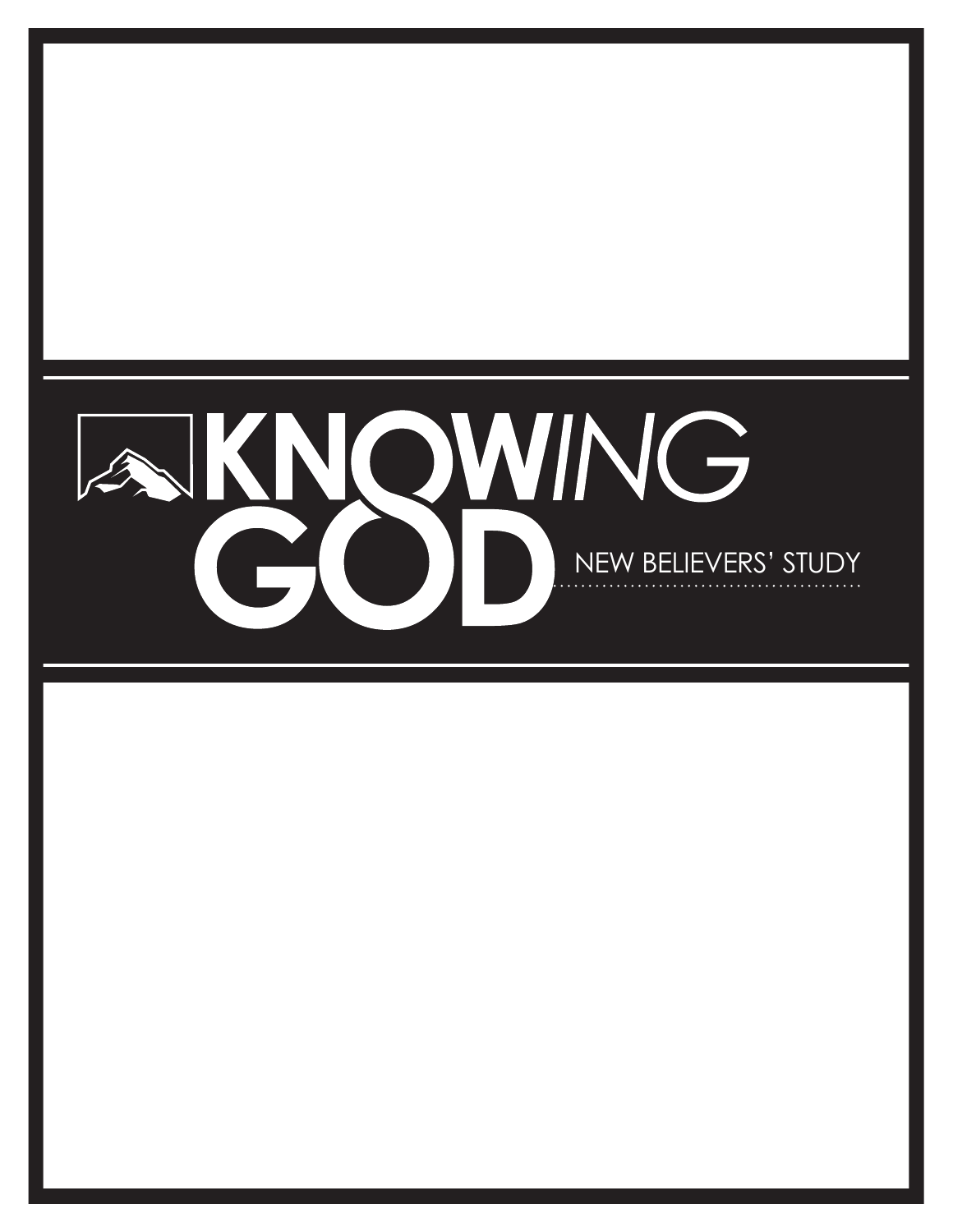## **TABLE OF CONTENTS**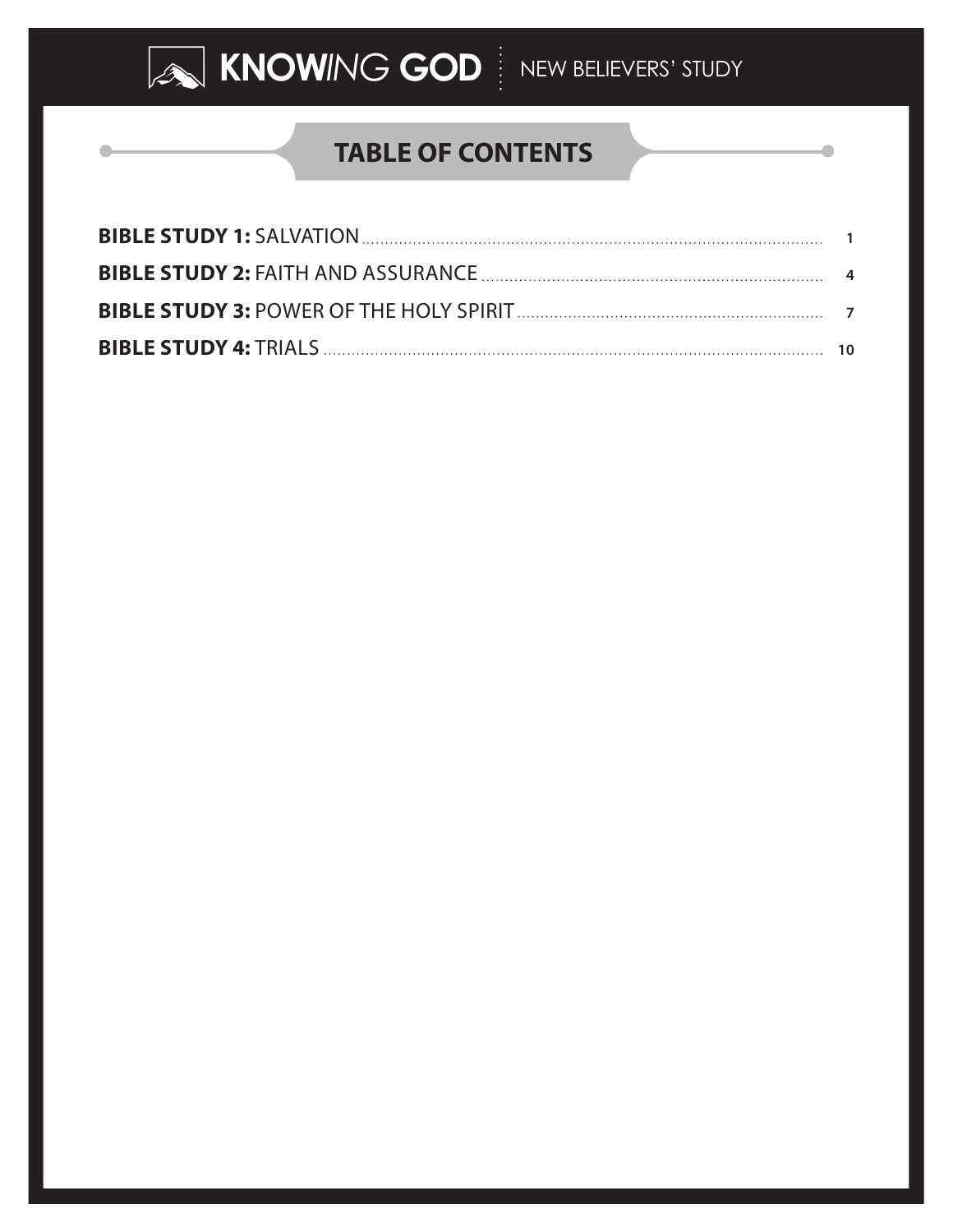### **BIBLE STUDY 1:** SALVATION

#### **SCRIPTURE MEMORIZATION:**

ONE OF THE MOST IMPORTANT HABITS TO GET INTO THAT WILL HELP YOU GROW AS A NEW CHRISTIAN IS MEMORIZING BIBLE VERSES.

IN PSALMS 119:11 THE BIBLE SAYS, "I HAVE HIDDEN YOUR WORD IN MY HEART THAT I MIGHT NOT SIN AGAINST YOU." MEMORIZING BIBLE VERSES AND DOING WHAT THEY SAY, WILL HELP YOU TO FIGHT AGAINST TEMPTATION AND INSTRUCT YOU TO DO WHAT IS RIGHT.

WE ENCOURAGE YOU TO MEMORIZE THE VERSE BELOW TO GIVE YOU A BETTER UNDERSTANDING OF THE TOPIC OF SALVATION.

John chapter 3, verse 16, or abbreviated, it would look like this John 3:16.

**"For God so loved the world that He gave His one and only Son that whoever believes in Him shall not perish but have eternal life."**

**John 3:3, 7 In reply Jesus declared, "I tell you the truth, unless a man is born again, he cannot see the kingdom of God… You should not be surprised at my saying, "You must be born again."**

**Our Lord Jesus Christ commanded us saying, "You must be born again." In this lesson you should learn:**

**A. Why we need to be saved.**

**B. How God has provided for our salvation.**

**C. How we can have that salvation personally.**

Before you start, **PRAY**. Ask God's Holy Spirit to open your heart to receive His Word and to show you how to apply it in your life. Do not copy the scriptures, but answer the questions briefly and in your own words.

Sin is the failure to obey any of God's commandments or laws.

1. How does the Bible describe sin?

1 John 3:4\_\_\_\_\_\_\_\_\_\_\_\_\_\_\_\_\_\_\_\_\_\_\_\_\_\_\_\_\_\_\_\_\_\_\_\_\_\_\_\_\_\_\_\_\_\_\_\_\_\_\_\_\_\_\_\_\_\_\_\_\_\_\_\_\_\_\_\_\_\_\_\_\_\_\_\_\_\_\_\_\_\_\_\_\_\_\_\_\_\_\_\_

2. What is the result of sin?

Romans 6:23

James  $1:15$ 

To better understand the effects of sin, think of death as **SEPARATION**.

A. Spiritual death—Your sins have **separated** you from God.

B. Physical death—It **separates** the spirit and soul from the body.

C. Eternal death—If you remain lost in your sins, they will **separate** you from the mercy of God forever.

(This is the greatest punishment of Hell.)

To be **Righteous** means "to do right: to be totally innocent before God in regards to obeying His commandments."

3. How many of us are righteous? Romans 3:10 \_\_\_\_\_\_\_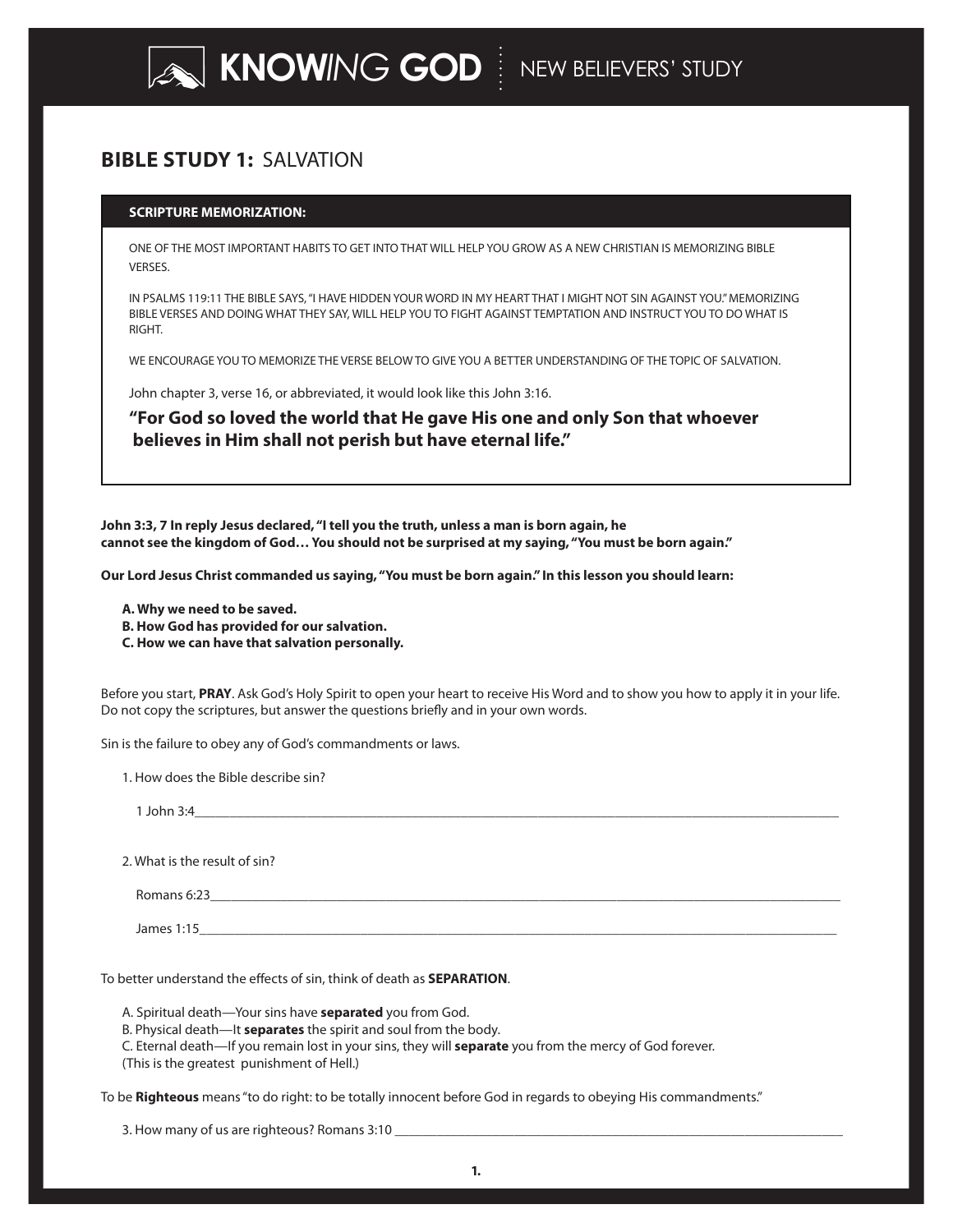

| 5. What word explains why God would send His only Son to die for us? John 3:16 _______________________________                                                                                                                                                                                                                                                                  |
|---------------------------------------------------------------------------------------------------------------------------------------------------------------------------------------------------------------------------------------------------------------------------------------------------------------------------------------------------------------------------------|
| 6. Does He love us as sinners or do we have to become good enough for God to love us?                                                                                                                                                                                                                                                                                           |
| 7. Read each of the verses below and indicate if we are saved by Jesus only or if God allows another way for salvation.                                                                                                                                                                                                                                                         |
|                                                                                                                                                                                                                                                                                                                                                                                 |
|                                                                                                                                                                                                                                                                                                                                                                                 |
| God's Word says sin causes death. Jesus took that penalty upon Himself in our place.                                                                                                                                                                                                                                                                                            |
| 8. How did Jesus take the penalty of sin for us? 1                                                                                                                                                                                                                                                                                                                              |
| Corinthians15:3 <b>Corinthians Corinthians Corinthians Corinthians Corinthians Corinthians Corinthians Corinthians Corinthians Corinthians Corinthians Corinthians Corinthians Corinthians Corinthia</b>                                                                                                                                                                        |
| 9. What must we do to have Him save us from the penalty of sin?                                                                                                                                                                                                                                                                                                                 |
|                                                                                                                                                                                                                                                                                                                                                                                 |
|                                                                                                                                                                                                                                                                                                                                                                                 |
| BELIEVE means "to cling to, trust in and rely on." Confess means "to admit guilt or acknowledge one's sin."                                                                                                                                                                                                                                                                     |
| 10. The Bible uses several words to show the contrast between "works" and "faith." Next to each of the following scriptures write<br>the words that describe how we are saved.                                                                                                                                                                                                  |
|                                                                                                                                                                                                                                                                                                                                                                                 |
|                                                                                                                                                                                                                                                                                                                                                                                 |
| 11. Why does the Bible say we are not saved by our works?                                                                                                                                                                                                                                                                                                                       |
|                                                                                                                                                                                                                                                                                                                                                                                 |
| JUSTICE is getting what we deserve. If God were only a just God, we would all perish.<br>MERCY is not getting what we deserve. It is by Him mercy He can forgive us.<br>GRACE is getting something we don't deserve at all. By God's grace (not our own merit) He sent us His Son.<br>FAITH is accepting something which cannot be proved by the senses. Faith is trusting God. |
| 12. What should be the result of God's goodness and kindness to us?                                                                                                                                                                                                                                                                                                             |
|                                                                                                                                                                                                                                                                                                                                                                                 |
|                                                                                                                                                                                                                                                                                                                                                                                 |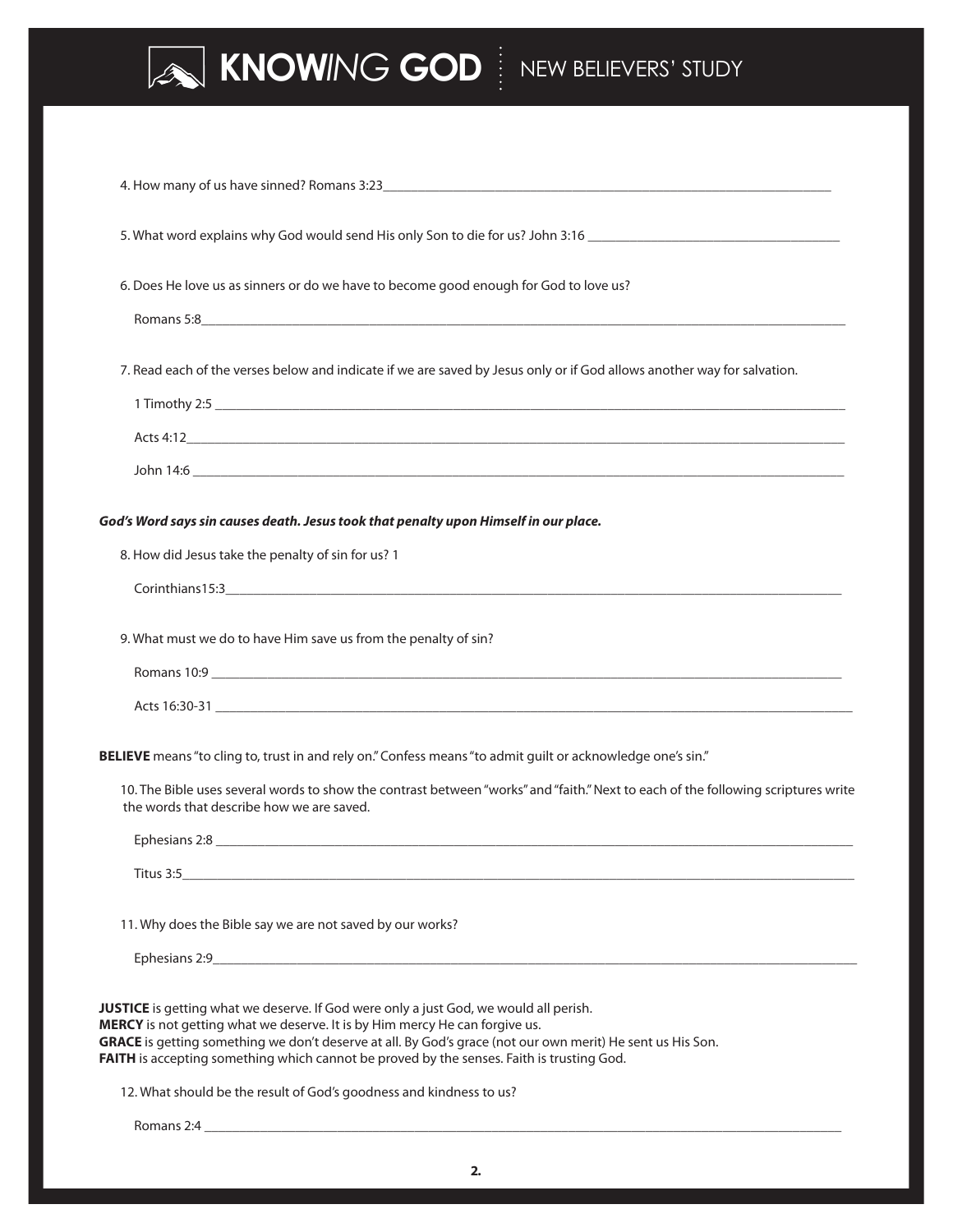**REPENTANCE** means "a change of mind." It is through change in the hearts of men, away from sin and toward God. It should include:

A. A genuine sorrow for our sins.

- B. Cleansing from continually sinning.
- C. A desire to submit to God's will.

13. When we repent, when happens in Heaven?

Luke 15:10\_\_\_\_\_\_\_\_\_\_\_\_\_\_\_\_\_\_\_\_\_\_\_\_\_\_\_\_\_\_\_\_\_\_\_\_\_\_\_\_\_\_\_\_\_\_\_\_\_\_\_\_\_\_\_\_\_\_\_\_\_\_\_\_\_\_\_\_\_\_\_\_\_\_\_\_\_\_\_\_\_\_\_\_\_\_\_\_\_

Have the angels rejoiced over you? All you have to do is pray this simple prayer and mean it in your heart: **"Jesus I know I am a sinner. Forgive my sins and take control of my life, Amen."**

| FROM MEMORY, WRITE OUT YOUR MEMORY VERSE FROM PAGE 1. |  |
|-------------------------------------------------------|--|
|                                                       |  |
|                                                       |  |
|                                                       |  |
|                                                       |  |
|                                                       |  |
|                                                       |  |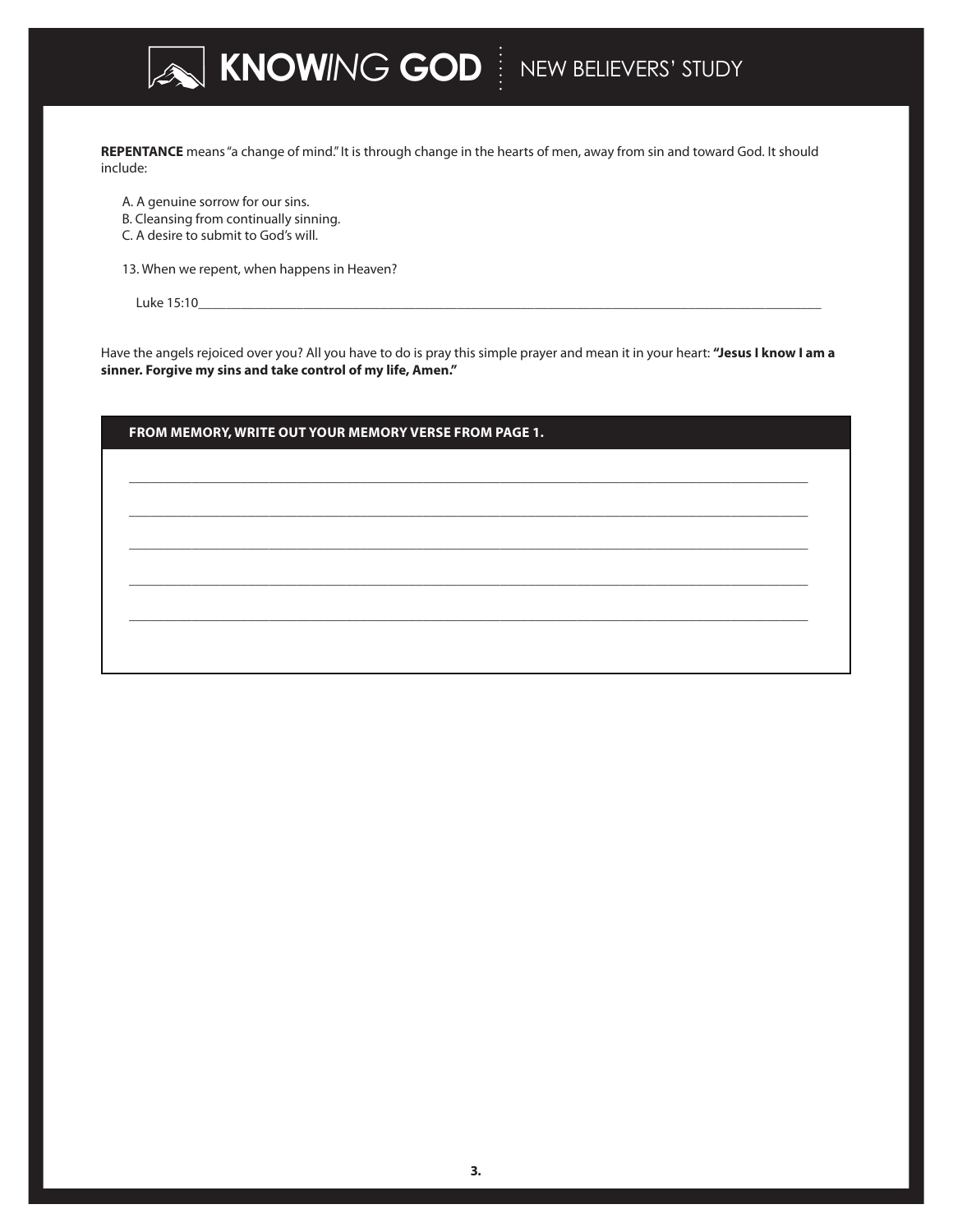## **BIBLE STUDY 2:** FAITH AND ASSURANCE

### **SCRIPTURE MEMORIZATION:**

Begin memorizing 1 JOHN 5:12-13

**"He who has the Son has life; he who does not have the Son of God, does not have life. I write these things to you who believe in the name of the Son of God so that you may know that you have eternal life."**

**Hebrews 6:18-19—He has given us both his promise and His oath, two things we can completely count on, for it is impossible for God to tell a lie. Now all those who flee to Him to save them can take new courage when they hear such assurances from God; now they can know without doubt that He will give them the salvation He has promised them. This certain hope of being saved is a strong and trustworthy anchor for our souls, connecting us with God Himself behind the sacred curtains of heaven. (THE LIVING BIBLE paraphrased).**

**It is a comfort to know that God intends for us to be sure of our salvation. He simply wants us to have faith, trusting Him and believing He will do everything He said. In this lesson you should learn:** 

**A. God is faithful and keeps His promises.**

**B. He promises us eternal life.** 

**C. We obtain His promises by faith.**

**D. We can know we have the eternal life He promises.**

**PRAY** before you start! Answer the questions briefly and in your own words. **ASSURANCE** means to have the evidence and proof to know for certain that something is true. **FAITHFULNESS** refers to the character of someone who has shown he is trustworthy and can be relied upon to keep his word.

1. How is God described regarding His promise?

Hebrews 10:23 \_\_\_\_\_\_\_\_\_\_\_\_\_\_\_\_\_\_\_\_\_\_\_\_\_\_\_\_\_\_\_\_\_\_\_\_\_\_\_\_\_\_\_\_\_\_\_\_\_\_\_\_\_\_\_\_\_\_\_\_\_\_\_\_\_\_\_\_\_\_\_\_\_\_\_\_\_\_\_\_\_\_\_\_\_\_\_\_\_\_

2. If we don't believe or have faith, what happens to God's faithfulness?

| Il Timothy 2:13 |  |  |
|-----------------|--|--|
|                 |  |  |
|                 |  |  |

3. What does God promise us?

I John 2:25\_\_\_\_\_\_\_\_\_\_\_\_\_\_\_\_\_\_\_\_\_\_\_\_\_\_\_\_\_\_\_\_\_\_\_\_\_\_\_\_\_\_\_\_\_\_\_\_\_\_\_\_\_\_\_\_\_\_\_\_\_\_\_\_\_\_\_\_\_\_\_\_\_\_\_\_\_\_\_\_\_\_\_\_\_\_\_\_\_\_\_\_\_

Titus 1:2  $\Box$ 

4. How do we obtain or inherit the promise of God for ourselves?

Hebrews 6:12

**FAITH IS THE KEY THAT OPENS THE TREASURE CHEST OF GOD'S PROMISES.**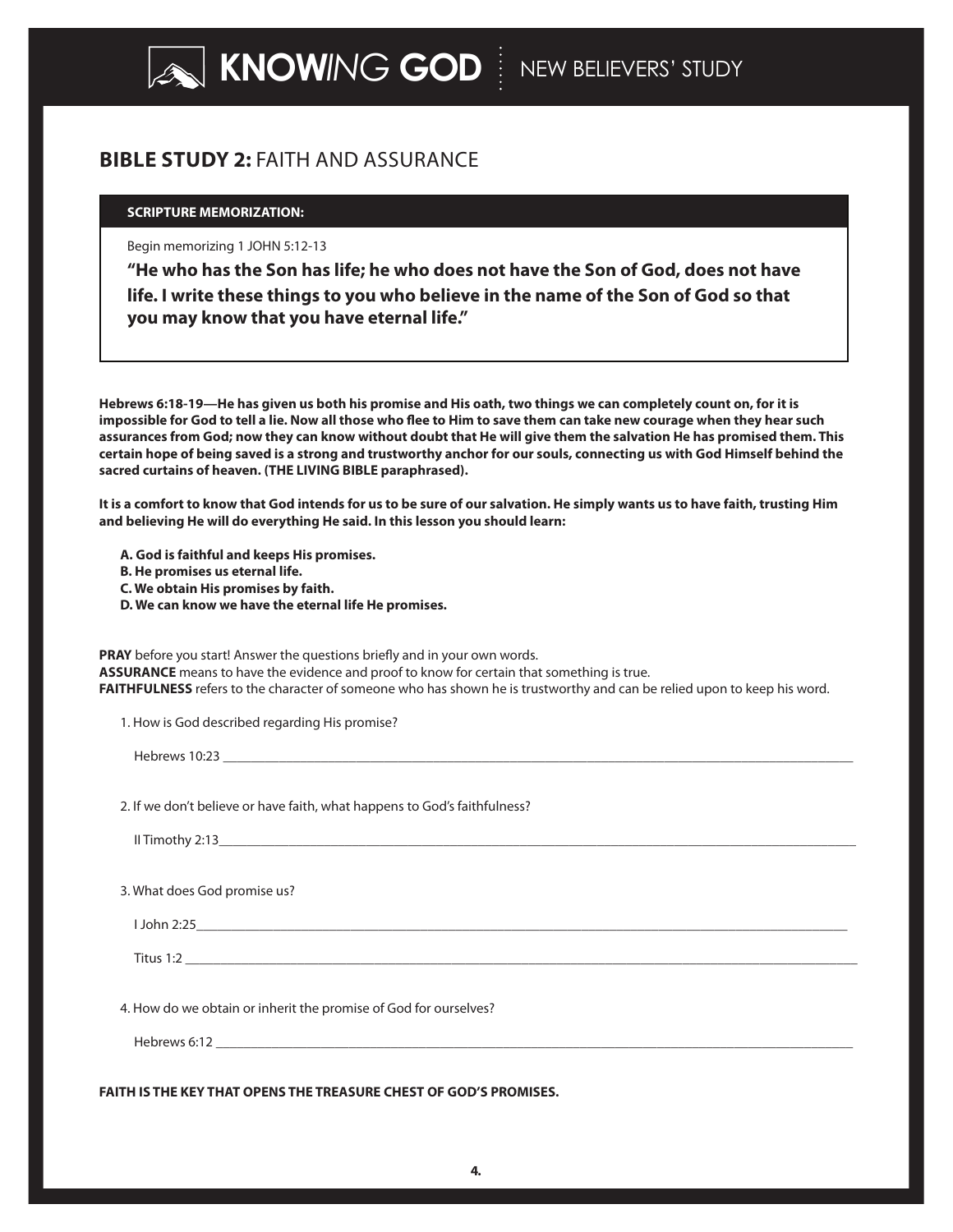**KNOWING GOD NEW BELIEVERS' STUDY** 5. What pleases God?

Hebrews 11:5-6\_\_\_\_\_\_\_\_\_\_\_\_\_\_\_\_\_\_\_\_\_\_\_\_\_\_\_\_\_\_\_\_\_\_\_\_\_\_\_\_\_\_\_\_\_\_\_\_\_\_\_\_\_\_\_\_\_\_\_\_\_\_\_\_\_\_\_\_\_\_\_\_\_\_\_\_\_\_\_\_\_\_\_\_\_\_\_\_\_\_

6. Where do we get our faith?

Romans 10:17\_\_\_\_\_\_\_\_\_\_\_\_\_\_\_\_\_\_\_\_\_\_\_\_\_\_\_\_\_\_\_\_\_\_\_\_\_\_\_\_\_\_\_\_\_\_\_\_\_\_\_\_\_\_\_\_\_\_\_\_\_\_\_\_\_\_\_\_\_\_\_\_\_\_\_\_\_\_\_\_\_\_\_\_\_\_\_\_\_\_

#### **OUR FEELINGS AND EMOTIONS CHANGE FROM DAY TO DAY. ON SOME DAYS WE MAY NOT "FEEL" LIKE GOD LOVES US. DO NOT BE DECEIVED BY FEELINGS AND EMOTIONS. THE DEVIL CAN USE THEM TO PUT DOUBT (OPPOSITE OF FAITH) IN OUR MINDS TO TRY TO DESTROY OUR FAITH. WE SHOULD NOT PUT OUR TRUST IN FEELINGS THAT WILL CHANGE.**

7. Who or what should we trust in, that never changes?

| IPeter1:24-25 |  |  |  |
|---------------|--|--|--|
| Hebrews 13:8  |  |  |  |

### **WHILE OUR FEELINGS COME AND GO, WE CAN HAVE OUR FAITH STEADY AND SOLID BY BASING IT ON WHAT GOD HAS SAID IN HIS WORD. HERE ARE A FEW OF THE THINGS GOD HAS TOLD US.**

8. When we come to Jesus, what is the one thing He has promised NOT to do?

John  $6:37$ 

9. What can separate us from the love God has for us?

Romans 8:38-39

10. When we yield to God's Spirit and let Him lead us, who does the Bible say we are?

Romans 8:14

11. We are told to love one another. What does the Bible say about those who have God's love?

| lohn 3<br>____ |  |  |  |
|----------------|--|--|--|
|                |  |  |  |

 $1$  John 4:7 $\Box$ 

12. Because God (our Father) disciplines us when we go against His will, what does this tell us about our relationship with Him?

Hebrews 12:6-7\_\_\_\_\_\_\_\_\_\_\_\_\_\_\_\_\_\_\_\_\_\_\_\_\_\_\_\_\_\_\_\_\_\_\_\_\_\_\_\_\_\_\_\_\_\_\_\_\_\_\_\_\_\_\_\_\_\_\_\_\_\_\_\_\_\_\_\_\_\_\_\_\_\_\_\_\_\_\_\_\_\_\_\_\_\_\_\_\_\_

13. How can we be sure that we know God?

I John 2:3\_\_\_\_\_\_\_\_\_\_\_\_\_\_\_\_\_\_\_\_\_\_\_\_\_\_\_\_\_\_\_\_\_\_\_\_\_\_\_\_\_\_\_\_\_\_\_\_\_\_\_\_\_\_\_\_\_\_\_\_\_\_\_\_\_\_\_\_\_\_\_\_\_\_\_\_\_\_\_\_\_\_\_\_\_\_\_\_\_\_\_\_\_\_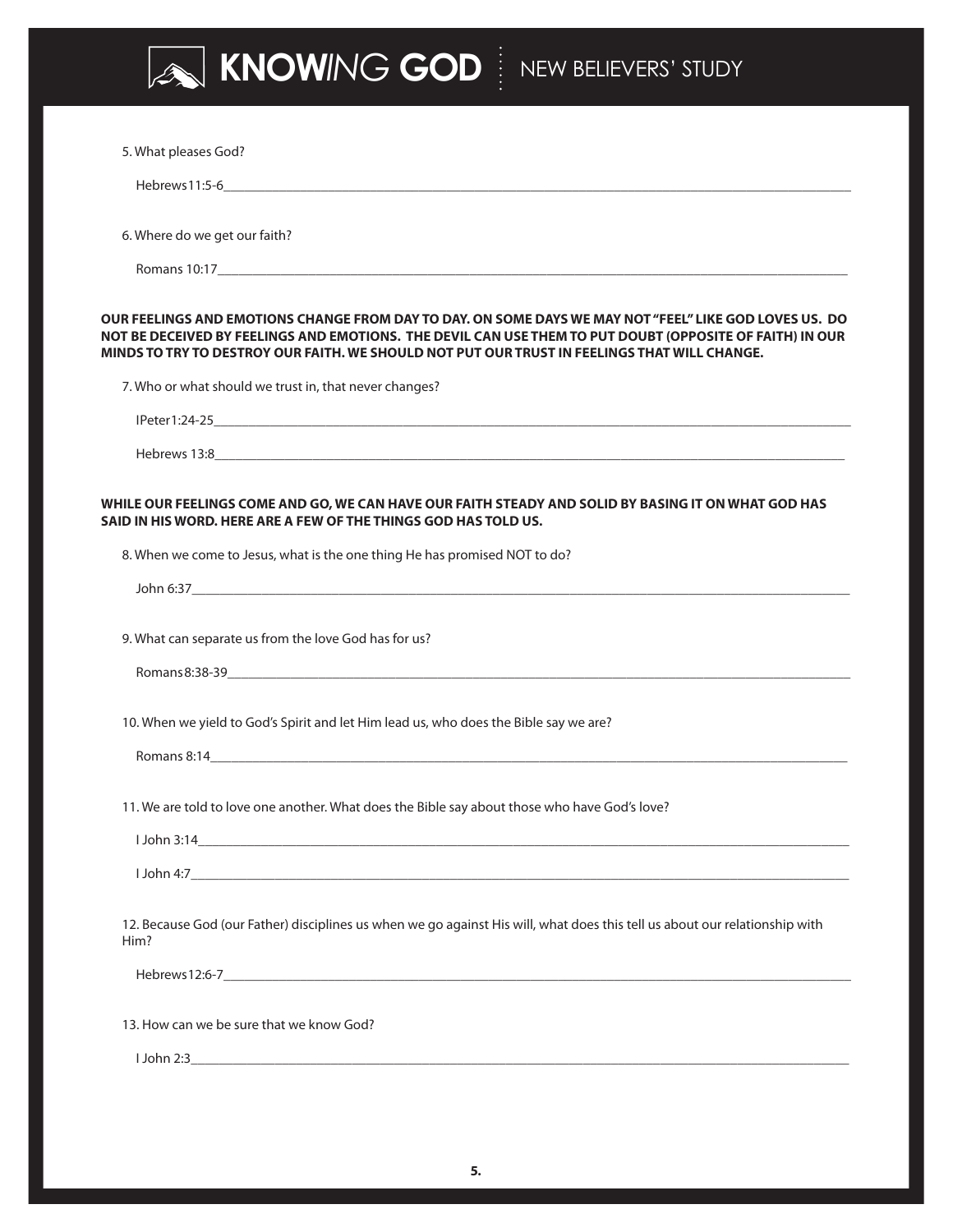| 14. If we have Jesus in our hearts and believe in Him, what do we have?          |
|----------------------------------------------------------------------------------|
|                                                                                  |
|                                                                                  |
|                                                                                  |
| 15. Jesus is called the Good Shepherd. How do we know we are His sheep?          |
|                                                                                  |
|                                                                                  |
|                                                                                  |
|                                                                                  |
|                                                                                  |
| ,我们也不能会在这里,我们也不能会在这里,我们也不能会在这里,我们也不能会在这里,我们也不能会在这里,我们也不能会在这里,我们也不能会不能会不能会。""我们,我 |
|                                                                                  |
|                                                                                  |
|                                                                                  |

For more about FAITH, read Hebrews 11:1-40.

FROM MEMORY, WRITE OUT YOUR MEMORY VERSE BELOW.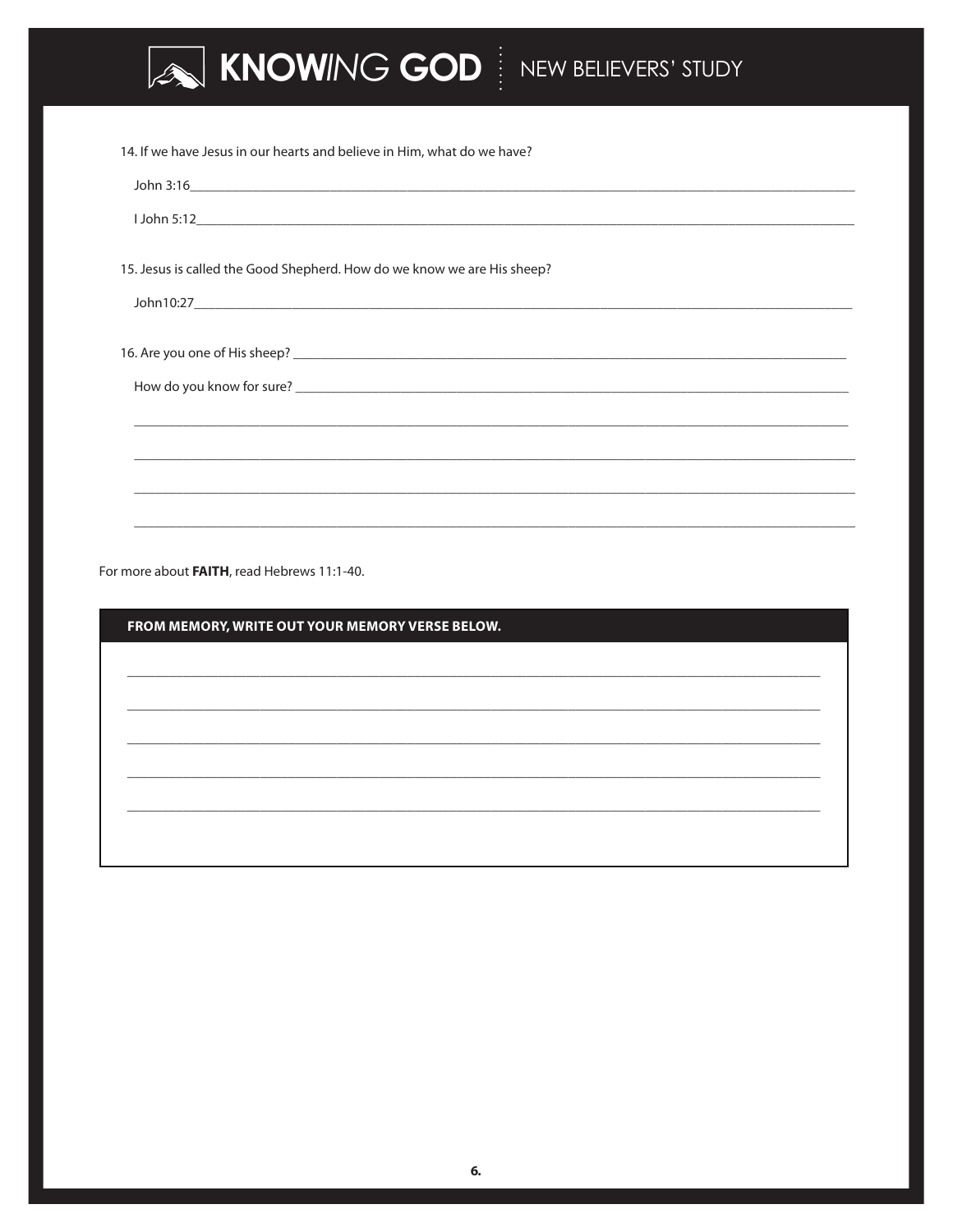## **BIBLE STUDY 3:** POWER OF THE HOLY SPIRIT

### **SCRIPTURE MEMORIZATION:**

Begin memorizing ACTS 1:8

**"But you shall receive power when the Holy Spirit comes on you; and you will be My witnesses in Jerusalem, and in all Judea and Samaria, and to the end of the earth."** 

**Acts 1:4-5 – On one occasion, while He was eating with them, He gave this command: "Do not leave Jerusalem, but wait for the gift my Father promised, which you have heard me speak about. For John baptized with water, but in a few days you will be baptized with the Holy Spirit.** 

**Jesus did not want His disciples to immediately begin telling others about Him. He told them to wait for the Baptism of the Holy Spirit, because He knew the POWER they were to receive was essential for the task ahead of them. In this lesson you should learn.** 

- **A. Who the Baptism of the Holy Spirit is for.**
- **B. What the Baptism of the Holy Spirit if for.**
- **C. How to receive the Baptism of the Holy Spirit.**

**BAPTISM** means to be immersed or dipped into something.

So that you will not become confused, you need to know that there are several terms which refer to "The Baptism of the Holy Spirit" and they all mean the same thing.

Acts 2:4 – "Filled with the Holy Spirit." Acts 2:33 – "The promise of the Holy Spirit." Acts 2:38 – "The gift of the Holy Spirit." Acts 11:15 – "Holy Spirit fell (came) on them." Luke 24:49 – "The promise of My Father."

1. Who does the Bible say the Baptism of the Holy Spirit is for?

| .<br>А. |  |
|---------|--|
|         |  |

Has God called you to salvation?\_\_\_\_\_\_\_\_\_\_\_\_\_\_\_\_\_\_\_\_\_\_\_\_\_\_\_\_\_\_\_\_\_\_\_\_\_\_\_\_\_\_\_\_\_\_\_\_\_\_\_\_\_\_\_\_\_\_\_\_\_\_\_\_\_\_\_\_\_\_\_\_\_\_\_\_\_

Is this promise for you?

In John 14:16-17, Jesus told His disciples that the Spirit had been **WITH** them and would soon be **IN** them. The Spirit came inside them in John 20:22. After Jesus had been resurrected, He spoke to them and said, "Receive the Holy Spirit." Before we are saved, the Holy Spirit is **WITH** us calling us to Jesus. When we are born again, the Spirit comes **INSIDE** us to teach and guide us. All true believers have the Holy Spirit living inside them. But Jesus went on to tell His disciples in Acts 1:8 that the Spirit would also be **ON**  or **UPON** them.

2. What did Jesus tell His disciples they would receive when the Holy Spirit came ON them?

Acts1:8\_\_\_\_\_\_\_\_\_\_\_\_\_\_\_\_\_\_\_\_\_\_\_\_\_\_\_\_\_\_\_\_\_\_\_\_\_\_\_\_\_\_\_\_\_\_\_\_\_\_\_\_\_\_\_\_\_\_\_\_\_\_\_\_\_\_\_\_\_\_\_\_\_\_\_\_\_\_\_\_\_\_\_\_\_\_\_\_\_\_\_\_\_\_\_\_\_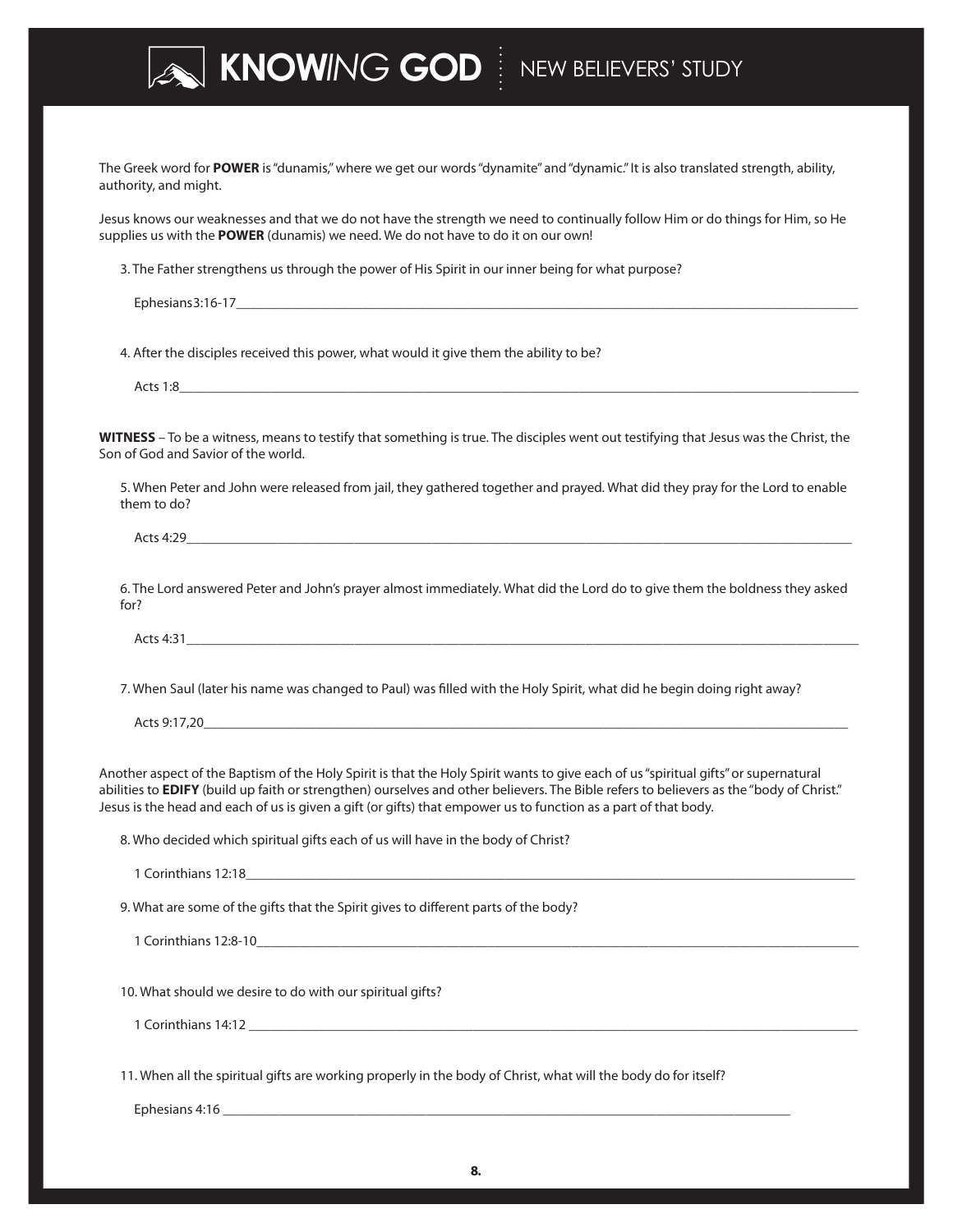

12. How can we be filled with the Holy Spirit?

Luke 11:11-13 \_\_\_\_\_\_\_\_\_\_\_\_\_\_\_\_\_\_\_\_\_\_\_\_\_\_\_\_\_\_\_\_\_\_\_\_\_\_\_\_\_\_\_\_\_\_\_\_\_\_\_\_\_\_\_\_\_\_\_\_\_\_\_\_\_\_\_\_\_\_\_\_\_\_\_\_\_\_\_\_\_\_\_\_\_\_\_\_\_\_\_

If you want to know more about the Body of Christ, read Romans 12:4-8 and 1 Corinthians 12:1-31.

The Holy Spirit is like a wall outlet in your house. The power is always there, all you have to do is plug into it. With the power of the Holy Spirit, your "plug" is faith. When you ASK, believe God will answer your prayer, and you will plug into His power.

In Ephesians 5:18 the Bible commands us to "be filled with the Holy Spirit." It is better translated "be continually being filled with the Holy Spirit." It is talking about REFILLS. It is not just a one time filling, but we are continually in need of God's power. We get refills in the same way we get the first filling, JUST ASK!

IF YOU HAVE NOT ALREADY BEEN FILLED WITH THE HOLY SPIRIT OR IF YOU NEED A REFILL, JUST PRAY A SIMPLE PRAYER LIKE THIS: **"FATHER, MY POWER IS NOT ENOUGH. FILL ME WITH YOUR HOLY SPIRIT AND GIVE ME THE POWER I NEED. IN JESUS' NAME, AMEN."**

| FROM MEMORY, WRITE OUT YOUR MEMORY VERSE BELOW. |  |
|-------------------------------------------------|--|
|                                                 |  |
|                                                 |  |
|                                                 |  |
|                                                 |  |
|                                                 |  |
|                                                 |  |
|                                                 |  |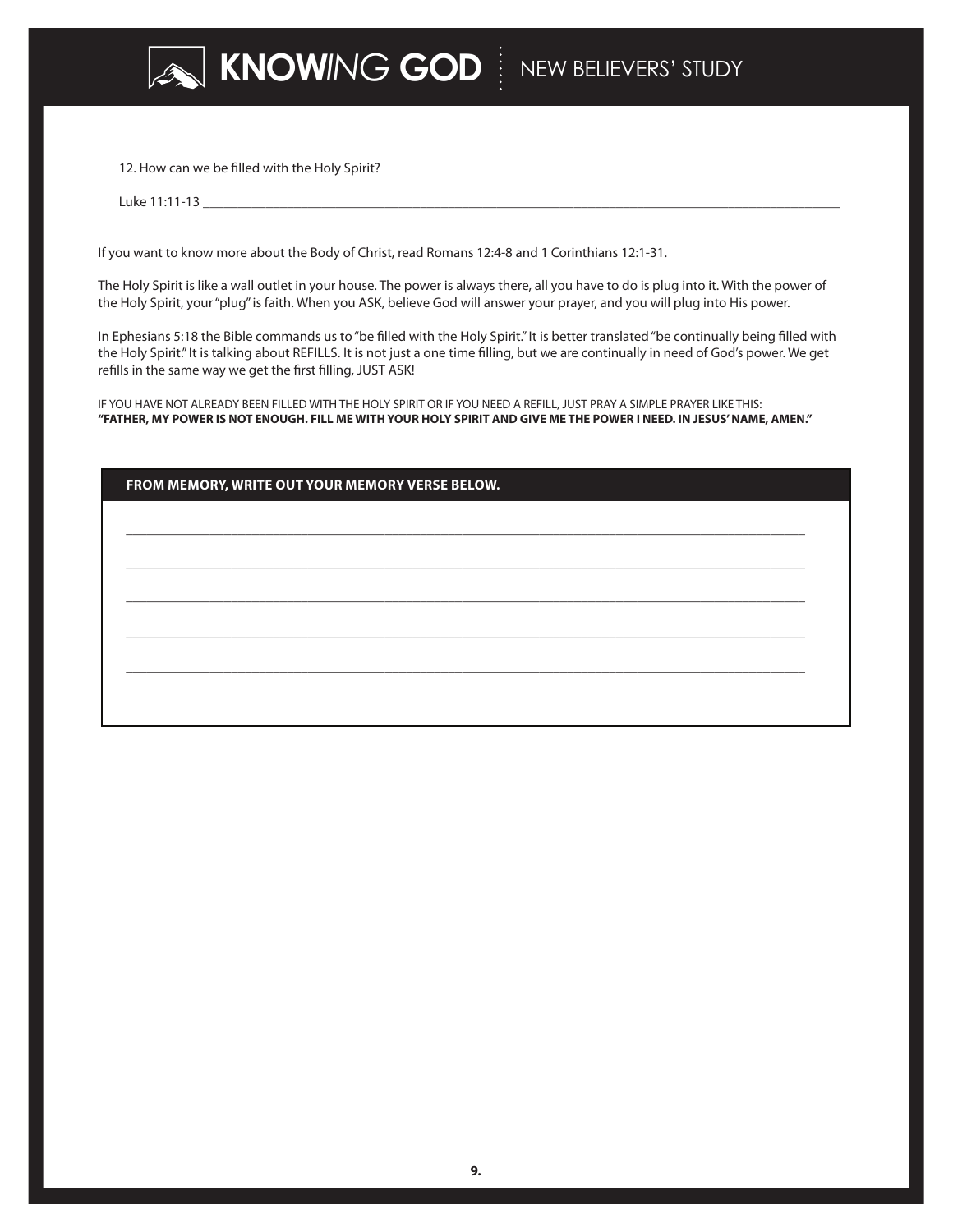### **BIBLE STUDY 4:** TRIALS

### **SCRIPTURE MEMORIZATION:**

Begin memorizing 1 CORINTHIANS 10:13

**"No temptation has seized you except what is common to man. And God is faithful; He will not let you be tempted beyond what you can bear. But when you are tempted, He will also provide a way out so you can stand up under it."**

**1 Peter 4:12-13 – Dear friends, do not be surprised at the painful trial you are suffering, as though something strange were happening to you. But rejoice that you participate in the sufferings of Christ, so that you may be overjoyed when His glory is revealed.** 

**Soon after we are born again the Lord begins to TEST our faith. He often removes the emotions and feelings we have been experiencing to cause us to walk by faith. This does not mean He has deserted you! In this lesson you should learn:**

**A. What trials are.**

- **B. How God uses trials.**
- **C. What we should do when we are in the middle of a trial.**

A **TRIAL** is when God allows temptations, tribulations, (hardship or affliction) or our relationship with other people to **TEST OUR**  FAITH. It is the process He uses to refine us, make our faith stronger and teach us to trust Him more.

1. Becoming a Christian does not mean we will stop having troubles. How did Jesus describe our lives in this world?

John 16:33 \_\_\_\_\_\_\_\_\_\_\_\_\_\_\_\_\_\_\_\_\_\_\_\_\_\_\_\_\_\_\_\_\_\_\_\_\_\_\_\_\_\_\_\_\_\_\_\_\_\_\_\_\_\_\_\_\_\_\_\_\_\_\_\_\_\_\_\_\_\_\_\_\_\_\_\_\_\_\_\_\_\_\_\_\_\_\_\_\_\_\_\_\_

2. What should be our attitude when we are having our faith tested by trials or temptations? Why?

James 1:2-4 \_\_\_\_\_\_\_\_\_\_\_\_\_\_\_\_\_\_\_\_\_\_\_\_\_\_\_\_\_\_\_\_\_\_\_\_\_\_\_\_\_\_\_\_\_\_\_\_\_\_\_\_\_\_\_\_\_\_\_\_\_\_\_\_\_\_\_\_\_\_\_\_\_\_\_\_\_\_\_\_\_\_\_\_\_\_\_\_\_\_\_\_\_\_\_

3. What are some of the results of trials?

**PATIENCE** or **PERSEVERANCE** means steadfastly enduring adverse circumstances with joy.

One aspect of trials, is enduring hardship and affliction. When the Lord is dealing with us as His children, He will allow tribulations to chasten or discipline us.

\_\_\_\_\_\_\_\_\_\_\_\_\_\_\_\_\_\_\_\_\_\_\_\_\_\_\_\_\_\_\_\_\_\_\_\_\_\_\_\_\_\_\_\_\_\_\_\_\_\_\_\_\_\_\_\_\_\_\_\_\_\_\_\_\_\_\_\_\_\_\_\_\_\_\_\_\_\_\_\_\_\_\_\_\_\_\_\_\_\_\_\_\_\_\_\_\_\_\_\_\_\_\_\_\_

 $\_$  ,  $\_$  ,  $\_$  ,  $\_$  ,  $\_$  ,  $\_$  ,  $\_$  ,  $\_$  ,  $\_$  ,  $\_$  ,  $\_$  ,  $\_$  ,  $\_$  ,  $\_$  ,  $\_$  ,  $\_$  ,  $\_$  ,  $\_$  ,  $\_$  ,  $\_$  ,  $\_$  ,  $\_$  ,  $\_$  ,  $\_$  ,  $\_$  ,  $\_$  ,  $\_$  ,  $\_$  ,  $\_$  ,  $\_$  ,  $\_$  ,  $\_$  ,  $\_$  ,  $\_$  ,  $\_$  ,  $\_$  ,  $\_$  ,

**CHASTEN** or **DISCIPLINE** in Greek means to train, educate, instruct, correct, reprove or admonish. It is a positive, loving method of eliminating evil and encouraging good. It is **NOT** harsh punishment.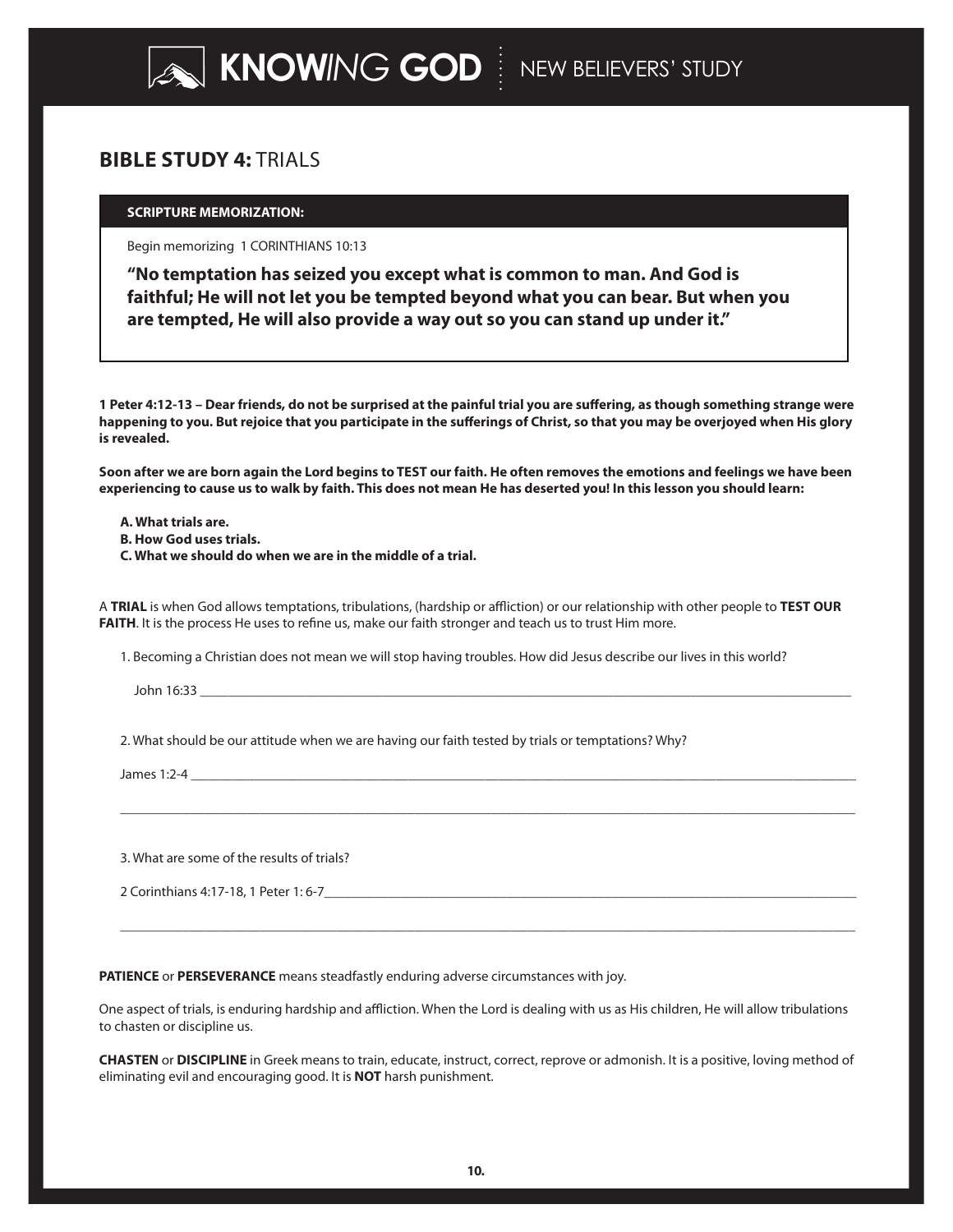**KNOWING GOD NEW BELIEVERS' STUDY** 4. When our Father disciplines or chastens us, He is demonstrating our relationship to Him. What is that relationship? Hebrews 12:5-8 \_\_\_\_\_\_\_\_\_\_\_\_\_\_\_\_\_\_\_\_\_\_\_\_\_\_\_\_\_\_\_\_\_\_\_\_\_\_\_\_\_\_\_\_\_\_\_\_\_\_\_\_\_\_\_\_\_\_\_\_\_\_\_\_\_\_\_\_\_\_\_\_\_\_\_\_\_\_\_\_\_\_\_\_\_\_\_\_ 5. Why does God discipline or chasten us? Hebrews 12:9-10 **with a strategies of the strategies of the strategies of the strategies of the strategies of the strategies of the strategies of the strategies of the strategies of the strategies of the strategies of the HOLINESS** means morally perfect or free from sin. 6. What are the end results when our Father disciplines us? Hebrews 12:11 \_\_\_\_\_\_\_\_\_\_\_\_\_\_\_\_\_\_\_\_\_\_\_\_\_\_\_\_\_\_\_\_\_\_\_\_\_\_\_\_\_\_\_\_\_\_\_\_\_\_\_\_\_\_\_\_\_\_\_\_\_\_\_\_\_\_\_\_\_\_\_\_\_\_\_\_\_\_\_\_\_\_\_\_\_\_\_\_ Another way God tests our faith, is by allowing Satan to tempt us. Each time the Lord helps us resist another temptation, we learn to trust Him more. He uses it to build our faith in Him. **TEMPTATION** is when Satan tries to get us to sin. He may tempt us by something we see. He may tempt us by putting evil thoughts in our minds. He may tempt our flesh or our pride. He has many temptations. It is **NOT** a sin to be tempted! It is only a sin when we give in to the temptation. 7. Satan's temptations are strong, but what promise do we have that is stronger?  $1$  John 4:4 8. Read 1 Corinthians 10:13 and answer the following questions: Are your temptations ever new, something no one else has gone through before? \_\_\_\_\_\_\_\_\_\_\_\_\_\_\_\_\_\_\_\_\_\_\_\_\_\_\_\_\_\_\_\_  $\overline{\phantom{a}}$  , and the set of the set of the set of the set of the set of the set of the set of the set of the set of the set of the set of the set of the set of the set of the set of the set of the set of the set of the s Will the Lord allow your temptations to be so strong that you will be unable to resist it? \_\_\_\_\_\_\_\_\_\_\_\_\_\_\_\_\_\_\_\_\_\_\_\_\_\_\_\_\_\_\_\_\_\_\_\_\_\_\_\_\_\_\_\_\_\_\_\_\_\_\_\_\_\_\_\_\_\_\_\_\_\_\_\_\_\_\_\_\_\_\_\_\_\_\_\_\_\_\_\_\_\_\_\_\_\_\_\_\_\_\_\_\_\_\_\_\_\_\_\_\_ What will the Lord provide when you are tempted?\_\_\_\_\_\_\_\_\_\_\_\_\_\_\_\_\_\_\_\_\_\_\_\_\_\_\_\_\_\_\_\_\_\_\_\_\_\_\_\_\_\_\_\_\_\_\_\_\_\_\_\_\_\_\_\_\_\_\_ \_\_\_\_\_\_\_\_\_\_\_\_\_\_\_\_\_\_\_\_\_\_\_\_\_\_\_\_\_\_\_\_\_\_\_\_\_\_\_\_\_\_\_\_\_\_\_\_\_\_\_\_\_\_\_\_\_\_\_\_\_\_\_\_\_\_\_\_\_\_\_\_\_\_\_\_\_\_\_\_\_\_\_\_\_\_\_\_\_\_\_\_\_\_\_\_\_\_\_\_\_ 9. When we ask our High Priest, Jesus, for help with our temptations, how can we be sure He understands what we are going through? Hebrews 4:15 \_\_\_\_\_\_\_\_\_\_\_\_\_\_\_\_\_\_\_\_\_\_\_\_\_\_\_\_\_\_\_\_\_\_\_\_\_\_\_\_\_\_\_\_\_\_\_\_\_\_\_\_\_\_\_\_\_\_\_\_\_\_\_\_\_\_\_\_\_\_\_\_\_\_\_\_\_\_\_\_\_\_\_\_\_\_\_\_\_  $\_$  ,  $\_$  ,  $\_$  ,  $\_$  ,  $\_$  ,  $\_$  ,  $\_$  ,  $\_$  ,  $\_$  ,  $\_$  ,  $\_$  ,  $\_$  ,  $\_$  ,  $\_$  ,  $\_$  ,  $\_$  ,  $\_$  ,  $\_$  ,  $\_$  ,  $\_$  ,  $\_$  ,  $\_$  ,  $\_$  ,  $\_$  ,  $\_$  ,  $\_$  ,  $\_$  ,  $\_$  ,  $\_$  ,  $\_$  ,  $\_$  ,  $\_$  ,  $\_$  ,  $\_$  ,  $\_$  ,  $\_$  ,  $\_$  , 10. In Matthew 4:1-11 when Jesus was tempted by Satan, what did He use to respond to Satan's temptations? Matthew 4:4,7,10 \_\_\_\_\_\_\_\_\_\_\_\_\_\_\_\_\_\_\_\_\_\_\_\_\_\_\_\_\_\_\_\_\_\_\_\_\_\_\_\_\_\_\_\_\_\_\_\_\_\_\_\_\_\_\_\_\_\_\_\_\_\_\_\_\_\_\_\_\_\_\_\_\_\_\_\_\_\_\_\_\_\_\_\_\_\_

 $\Box$